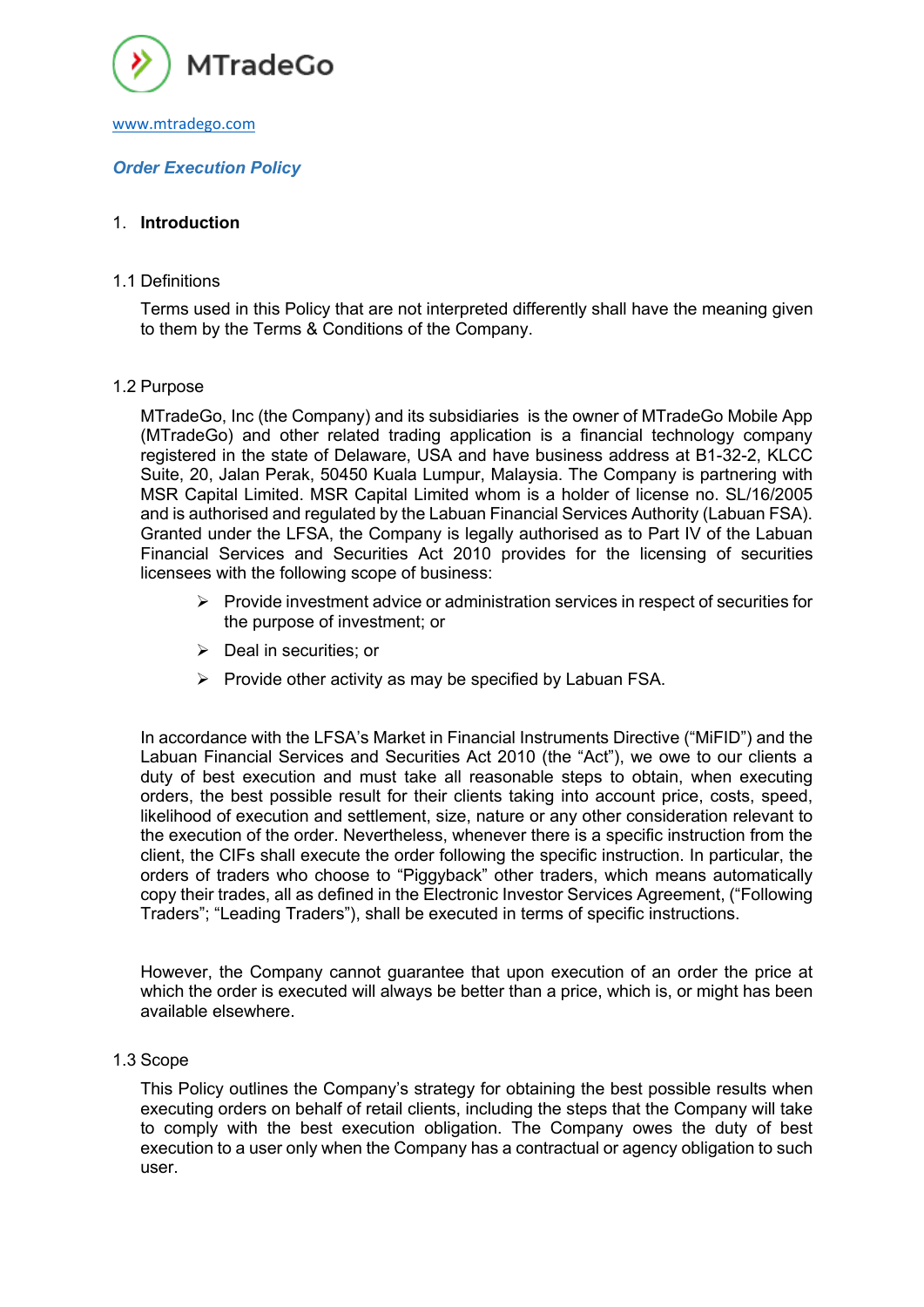

Accordingly, this document aims to set out those arrangements and to ensure compliance with legislative requirements and the departmental and general procedures and gives an overview on how trades and orders are executed and the factors that may affect the execution's timing.

This Policy shall be read in conjunction with the Company's Terms and Conditions and the Electronic Investor Services Agreement

### 1.4 Instruments

The Company solely executes orders in relation to one or more financial instruments mainly on shares as well as in contracts for difference (CFDs) on shares and indices.

## 1.5 Legal Framework

This Policy implements the requirements of the Act which Provides for the Provision of Investment Services, the Exercise of Investment Activities, the Operation of Regulated Markets and Other Related Matters Labuan Financial Services and Securities Act 2010. It further implements the relevant requirements for the Professional Competence of Investment Firms and the Natural Persons Employed by them which is issued by the LFSA.

## 2. **Execution Policy**

The relevant departments, to which the Policy mainly applies, are the Dealing Room Department and the Portfolio Management / Investment Advice Department of the Company. Senior Management reviews the Policy on an annual basis or / and whenever a material change occurs that impacts the Company's ability to continue offering best execution of its clients' orders using the Company's trading platform. Clients will be notified of any material changes to the order execution arrangements or execution policy via the Company's website, which will contain the most up-to-date version of the Policy. Changes to this Policy will not be separately notified.

The Company has established, and will continue to maintain, an Order Execution Policy in order to ensure compliance with the obligation to execute orders on terms most favourable to the clients and to achieve the best possible results for its clients, taking into consideration its clients' ability, needs and trading policies, where applicable.

## 2.1. Execution factors and execution criteria

In the absence of specific client instructions to the Company, when managing client orders through to execution, the Company will take all reasonable steps to obtain, when executing orders, the best possible result for its clients, taking into account the following "execution factors":

- Price
- Speed (including likelihood of execution and settlement)
- Costs or commissions
- Size and nature of the order
- Market conditions and variations
- Any other direct consideration relevant to the execution of the order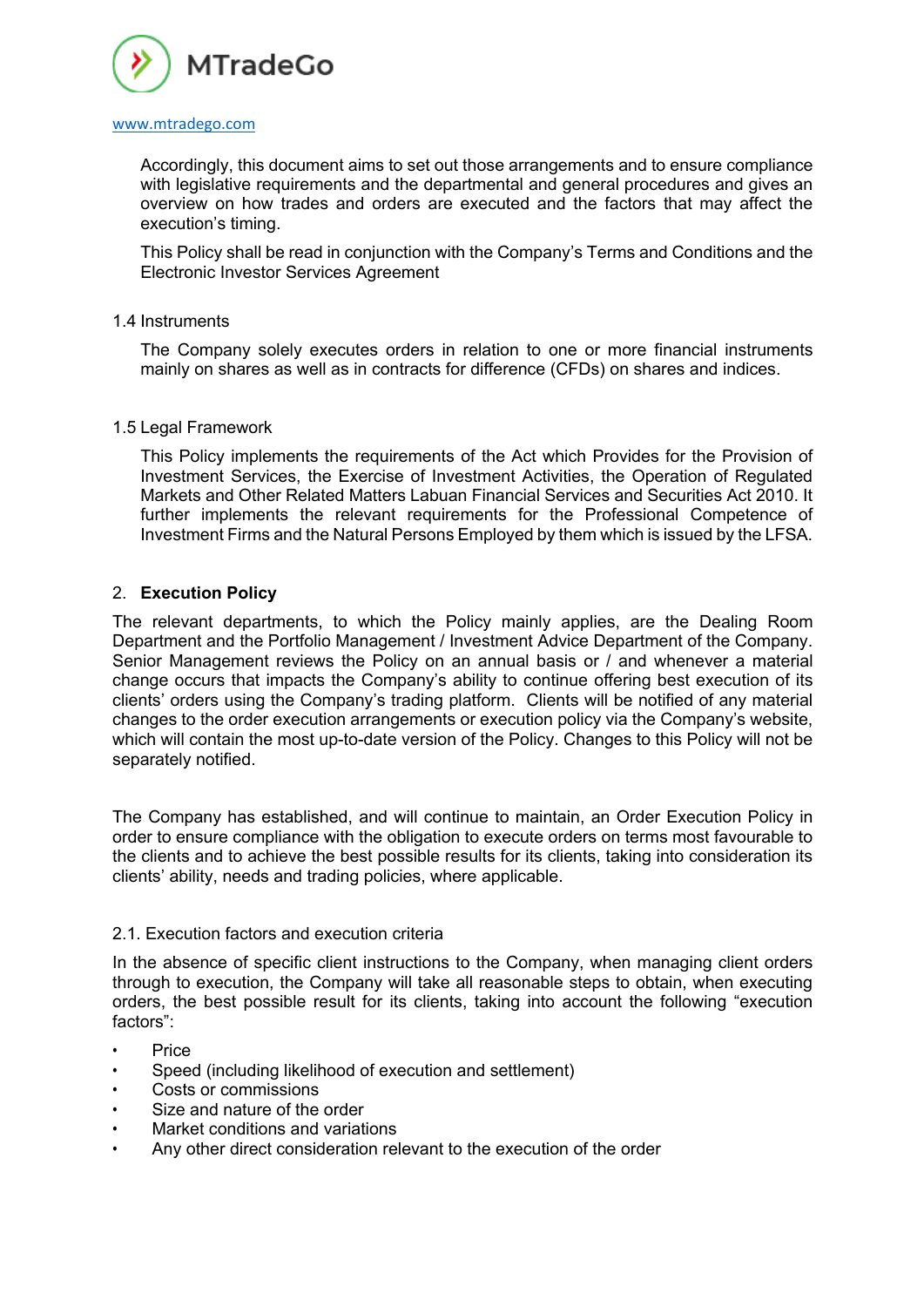**MTradeGo** 

### www.mtradego.com

Additionally, when executing a client order, the following best execution criteria will be taken into account when determining the importance of the execution factors, which are:

- The characteristics of the client (including suitability and appropriateness assessment)
- The characteristics of the client order
- The characteristics of the financial instruments that are the subject of that order and the suitability and appropriateness for the client
- The characteristics of the execution venues to which that order can be directed, and
- Whether the order is placed by a Following Trader.

## 2.2. The role of price when obtaining best execution

For a retail client, the best possible result will always be determined in terms of the "total consideration". The total consideration represents:

- the price of the financial instrument/contract; and
- the costs related to execution, which will include any expenses incurred by you which are directly related to the execution of your order

This can include:

- execution venue fees;
- clearing and settlement fees; and
- any other fees paid to third parties involved in the execution of the order.

Therefore, when the Company is dealing for its clients or on their behalf, obtaining the best result in terms of total consideration will take precedence over the other execution factors listed above. This means that speed, likelihood of execution and settlement, the size and nature of the order, market impact and any other implicit transaction costs will be given precedence over the immediate price and cost consideration only insofar as they are instrumental in delivering the best possible result in terms of the total consideration to you.

Accordingly, the best possible result will be determined in terms of the total consideration, representing the price of the contract and the cost related to execution. The other execution factors of speed, likelihood of execution and settlement, size, nature, market conditions and variations or any other relevant consideration will, in most cases, be secondary to price and cost considerations, unless they would deliver the best possible result for the client in terms of total consideration.

### 2.3. Specific instructions

In circumstances where the client provides the Company with a specific instruction as to how to execute an order and the Company has accepted this instruction, then the Company will execute the order in accordance with that specific instruction.

Nevertheless, if the client provides a specific instruction to the Company to carry out an order, then by transmitting that order to an executing broker, the Company will be complying with the Company's duty to provide the client with best execution. This may result in being unable to follow the Company's order execution policy for that particular order and it is therefore noted that the specific instruction provided by the client may prevent the Company from obtaining the best possible result for the client as otherwise would be implemented according to this Policy.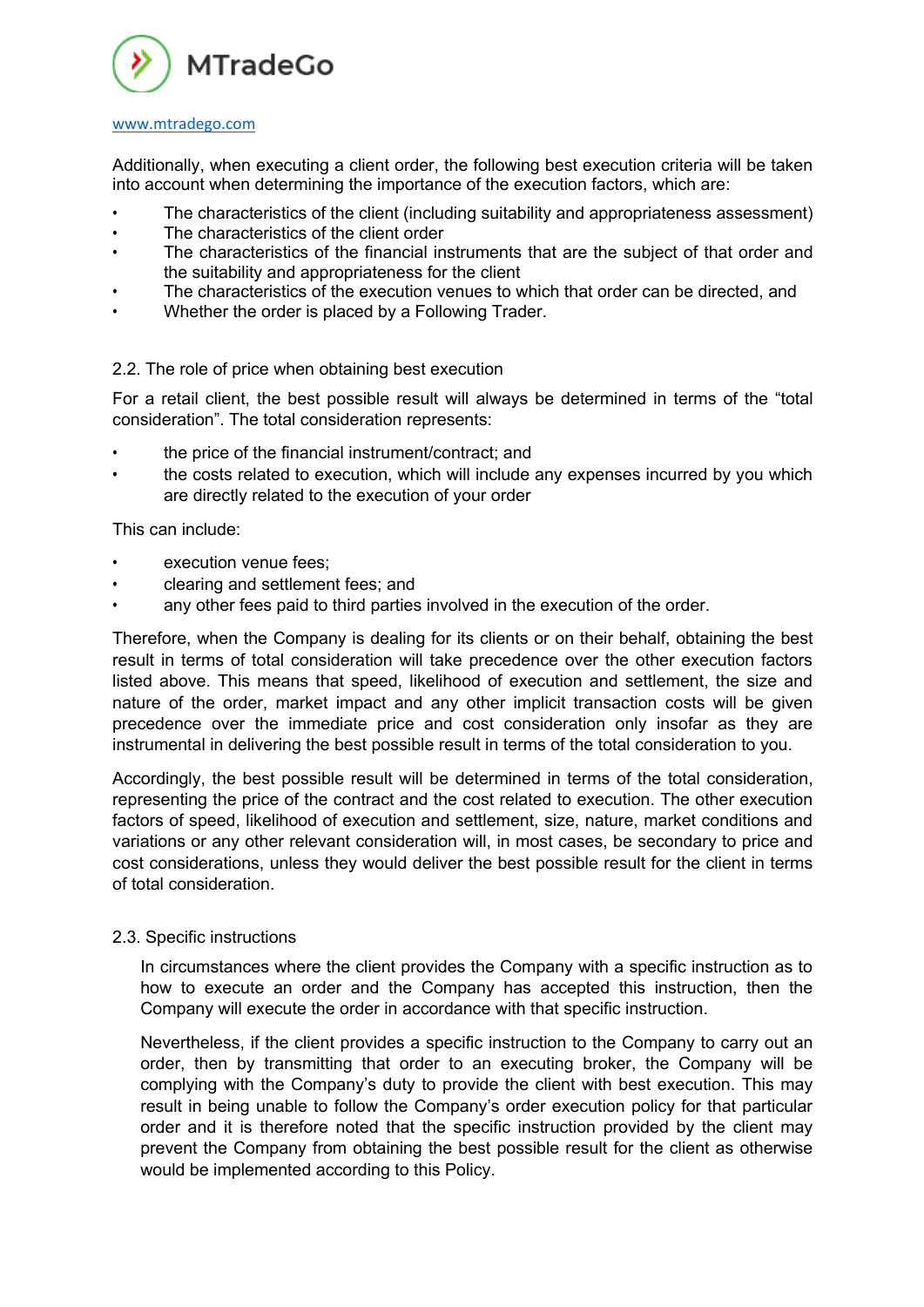**MTradeGo** 

www.mtradego.com

## 3. **Third Party Broker**

Execution venues are the entities to which the orders are placed or to which the Company transmits orders for execution. The execution venue for clients' orders will be a third-party broker, Interactive Brokers LLC, a member of NYSE - FINRA - SIPC and regulated by the US Securities and Exchange Commission and the Commodity Futures Trading Commission Headquarters. If the Company determines that this is in the best interests of clients, the Company reserves its right to change the broker at any time, or to engage an additional broker(s) at any time, without receiving the clients consent and without sending any further notification. Details of the principal exchanges and markets (known as "market centers") on which IB executes orders will be accessible through its website, at www.interactivebrokers.com

Similarly, to the above, in the event which the Company determines that this is in the best interests of clients, the Company reserves its right to change the broker at any time, or to engage an additional broker(s) at any time, without receiving the clients consent and without sending any further notification.

The Company has entered into an agreement with IB on behalf of the Company and each of its clients whereby IB has agreed to provide execution, clearing and settlement, safe custody and associated services. Therefore, this Order Execution Policy takes account of and incorporates the arrangements put in place by IB in order to obtain the best possible result for clients.

The Company remains responsible for the execution of any transactions on your behalf. Orders transmitted by the Company to IB to execute on your behalf will be subject to IB's Order Execution Policy. In such circumstances the Company, and not you, will be the client of IB.

This list may include from time-to-time venues that are not Regulated Markets or a Multilateral Trading Facilities ("MTFs"). Information on IB's execution policy and the execution venues on which IB places reliance can be found at www.interactivebrokers.com.

## 4. **Execution of orders outside of a regulated market or an MTF**

The Company does not generally execute orders outside of a Regulated Market or an MTF. Occasionally, the Company or IB may believe that the best possible result for a client order will be achieved by executing the order outside a Regulated Market or a MTF. Where an instrument is admitted to trading on a Regulated Market or MTF, we are required to obtain your prior express consent before we execute an order in such instrument outside of a Regulated Market or MTF. By accepting our User Agreement, you expressly consent to the Company or IB to execute orders outside of a Regulated Market or MTF.

## 5. **Analysis of Execution Factors**

## 5.1 Unique Piggyback Model

The Company offers its clients the ability to copy each other trades which means a client can choose to perform trades at his sole discretion ("Prop Trades") and can follow another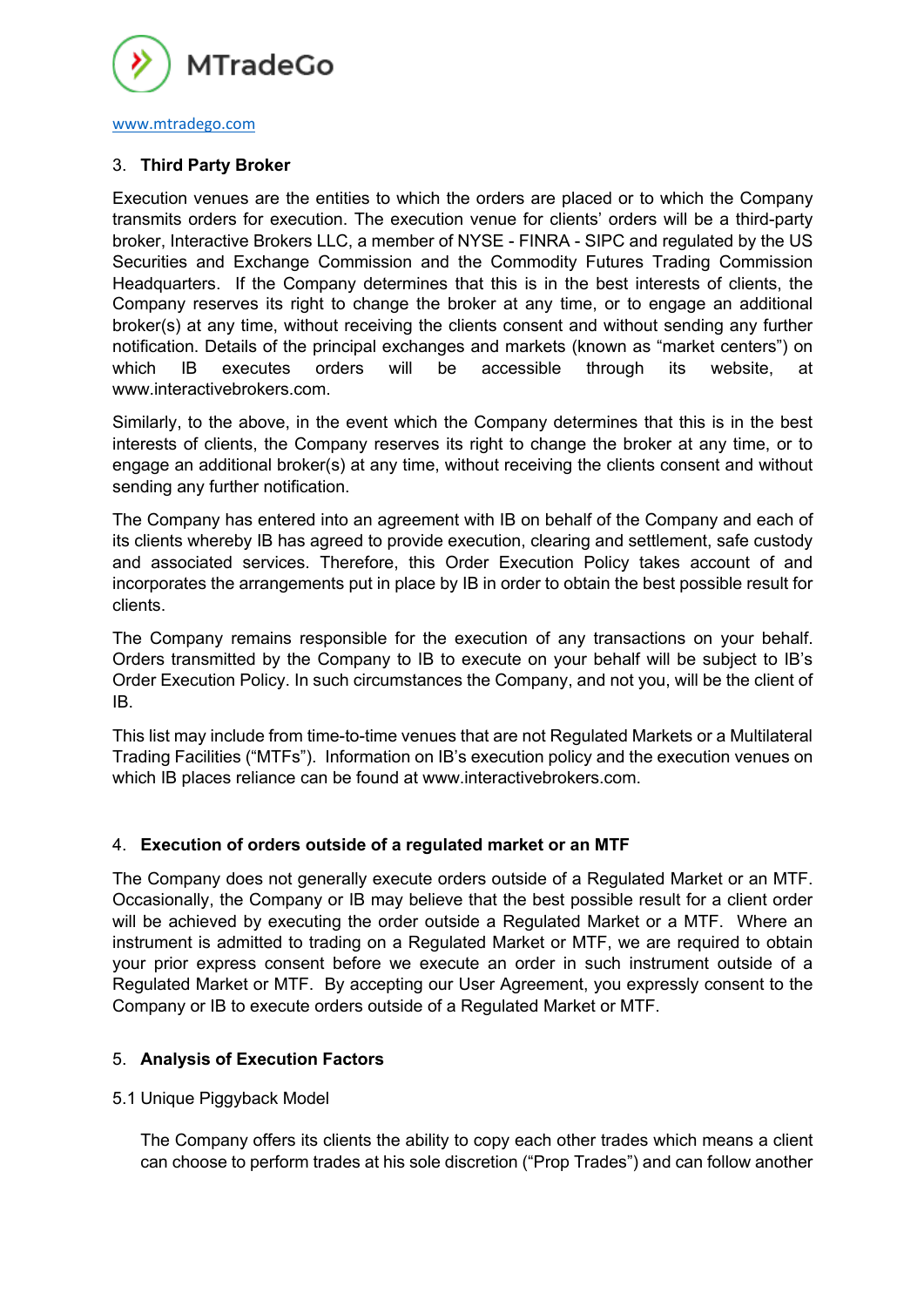

client ("Leading Trader"). As a result, every client can be another client's Leading Trader, or Follow a Leading Trader.

In accordance with the Company's unique piggybacking model, clients may perform two kind of trades:

- 1) Proprietary Trades, which are initiated by the client, and are sent directly upon placing to the market, and
- 2) Piggyback Trades, which are a result of clients' choice to follow another client, and are sent to the market immediately after lead traders' Proprietary Trade. Piggyback Trades are aggregated with other Piggyback Trades, in case that there are multiple clients piggybacking, under the provisions of article 6 below. All piggyback orders are sent to the market and behave like regular market order, where stock availability and price varies.

For more trading implications of the Piggyback model, please carefully review the Electronic Investor Services Agreement

### 5.2 Price

The Company publishes market data regarding the securities prices on the platform, obtained from third parties vendors ("Indicative Prices"). It is important to make a distinction between the Indicative Prices that are displayed on the platform and the actual execution prices, when trades are performed by IB ("Execution Prices"). Indicative Prices only give an indication of where the market is at a certain moment, and may change rapidly, while Execution Prices are determined at the moment of executing the trade, and are delivered by IB.

In the event a follower piggybacks a lead trader, there may be a discrepancy between the lead trader's execution price, and the following trader execution price, as there may be a time interval and/or a change in market conditions and/or in the type of trading order between the lead trader and the follower.

In regards to a given CFD financial instrument the Company quotes the higher price at which the client can buy, thus going long ("ASK") and the lower price at which the client can sell thus going short ("BID") the relevant CFD. The difference between the BID and ASK of a given CFD is called the spread, which can vary with the different types of accounts in CFDs.

Prices of CFDs are calculated with respect to the underlying asset prices as these are provided from Indicative Prices. The Company ensures that the client receives the best execution mainly by ensuring that the price provision to the client is made with reference and compared to a range of underlying price providers and data sources. The Company reviews its independent Indicative Prices at least once a year to ensure that correct and competitive pricing is offered. Company's prices are available on the Company's trading platform.

In addition, the Indicative Price, is continuously updating its prices, therefore last updated prices are displayed on Company's trading platform.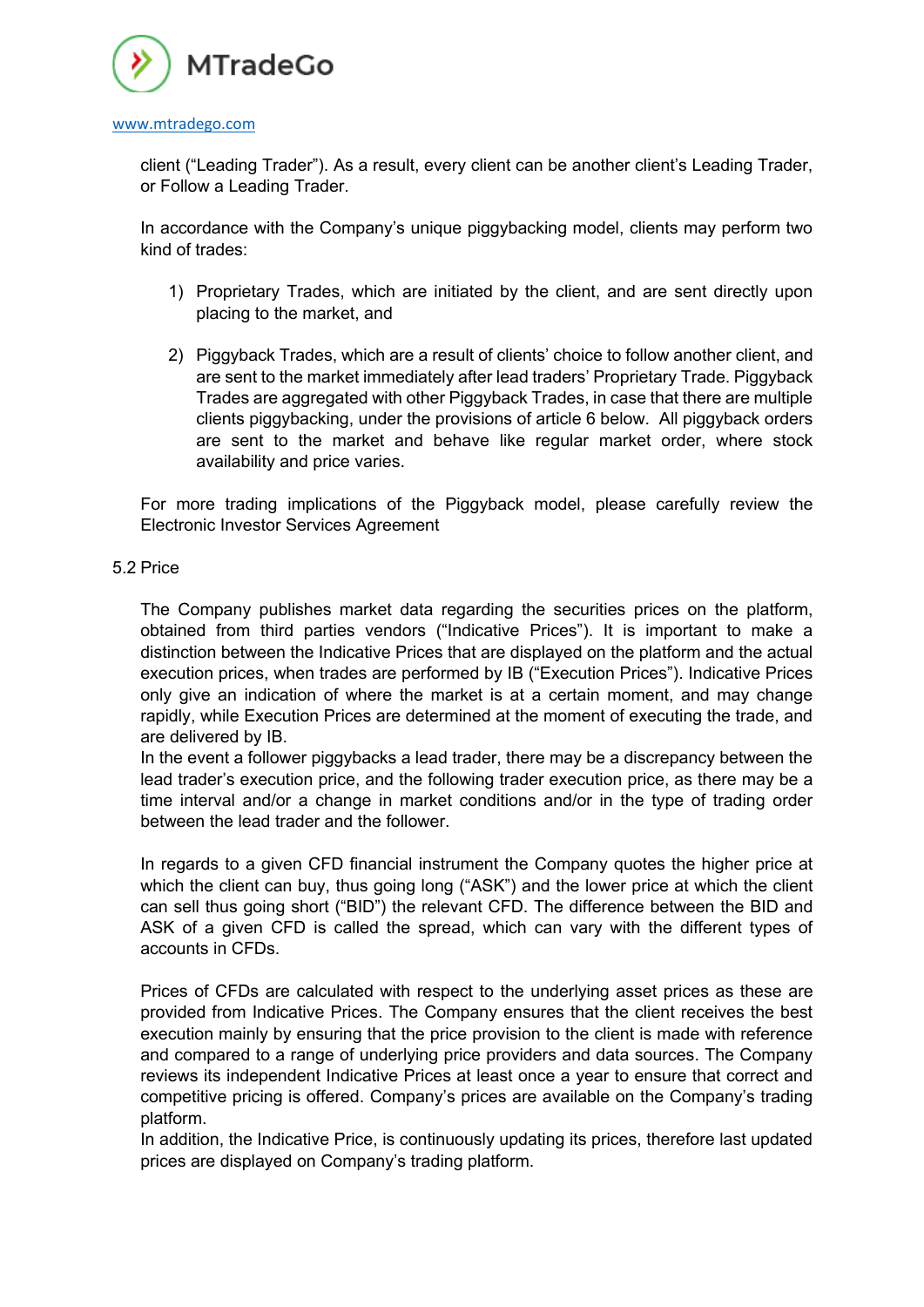

However, under certain trading conditions, as under high volatility causing rapid price fluctuations, the Company might not be in a position to execute the order placed by the client at the client's requested price. Under this scenario, the Company maintains the right to execute the order at the first available price.

### 5.3 Costs

When a client opens a position, he may be required to pay a commission and/or financing fee and/or stamp taxes and/or currency conversion costs and/or any other incurred fee as a part of the ongoing trading activities in the various stock exchanges. Detailed information in relation to the financing fees/calculation of fees will be in accordance with the Customer Agreement and Company's fees page, binding each client.

### 5.4 Size and nature of order

All orders are placed in monetary value. The client will be able to place his order as long as he has enough balance in his trading account, and all in accordance with his current margin settings. If the client wishes to execute a large size order, in some cases the price may become less favorable considering the market supply or demand for this order.

However, CFD trades are leveraged which means a ratio is set that determines how much money a client must actually invest in order to open a trade for certain value. In addition, the leverage can also be expressed in term of what percentage the client needs to invest for a trade. This percentage is called a margin requirement. In this respect, the client may use margin o to increase the potential return of an investment, thus using leverage.

### 5.5 Speed (including likelihood of execution and settlement)

Obviously, prices change over time. The frequency with which they do varies with different market conditions. Considering that the prices which are distributed via the Company's trading platform/terminal, technology used by the client to communicate with the Company plays a crucial role. For instance, the use of a wireless connection, or dial up connection, or any other communication link that can cause a poor internet connection can cause unstable connectivity to the Company's trading platform/terminal and affect the trading sequence.

Due to the levels of volatility affecting the financial instruments price, the Company seeks to provide client orders with the fastest execution reasonably possible. Under the boundaries of the broker and/or any other third parties which may affect trading speed.

As regards to the likelihood of settlement, it is noted that the Company proceeds with the settlement of all transactions upon the execution and/or time of expiration of the specific transaction. In regards to CFDs, the aforementioned instruments do not involve physical delivery of the underlying asset.

### 5.6 Market Conditions and Variations

The execution prices which are provided by IB may be different from the market data presented to the clients and may be affected by various factors which could also affect the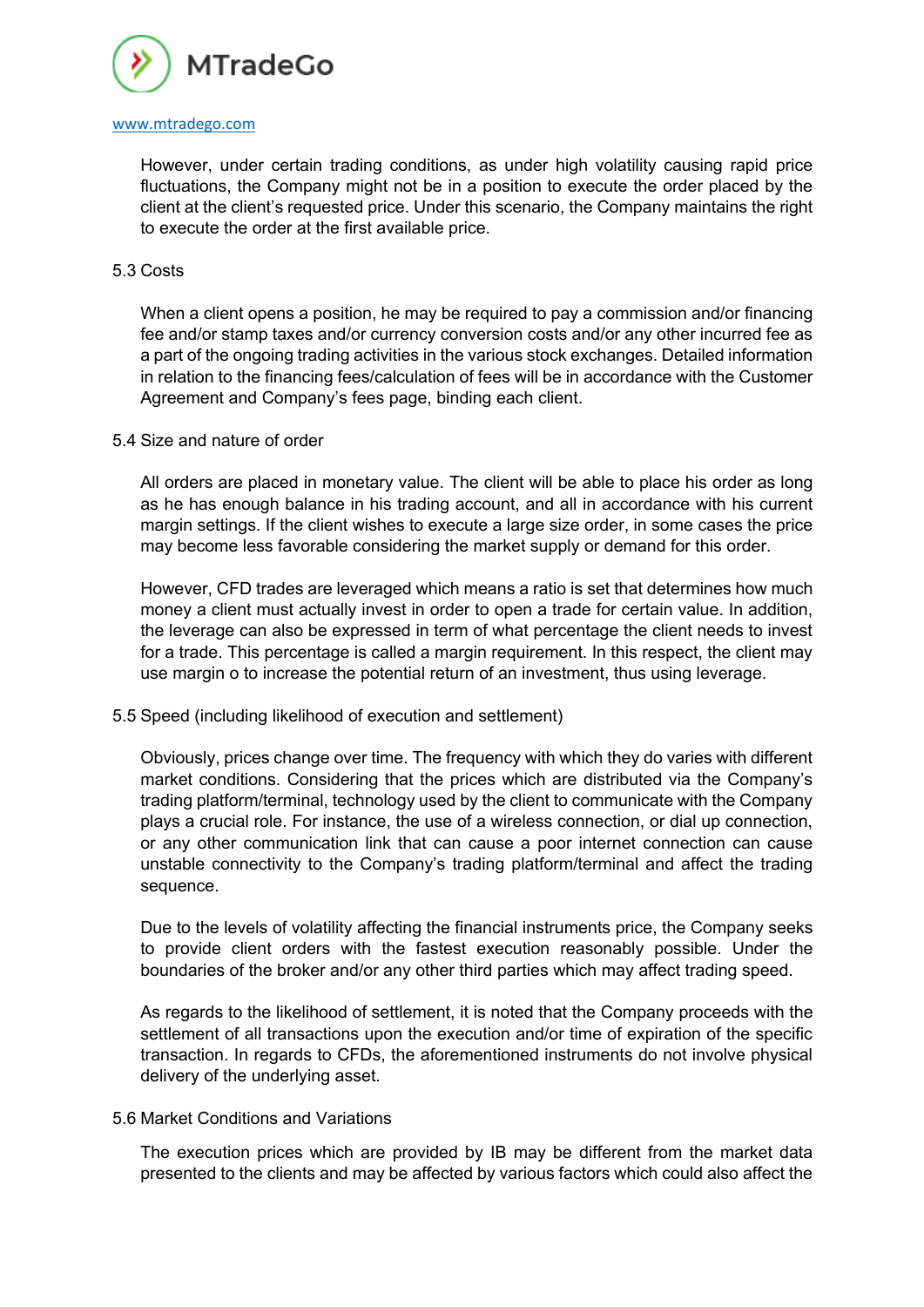

abovementioned factors. The Company and IB will take all reasonable steps to ensure the best possible result for the Company's clients.

## 6. **Aggregation and Allocation of Orders**

Orders of Following Traders will be aggregated. The Company will not carry out a client order in aggregation with another client order unless the following conditions are met:

- a) it must be unlikely that the aggregation of orders and transactions will work overall to the disadvantage of any client whose order is to be aggregated;
- b) it is disclosed to each client whose order is to be aggregated that the effect of aggregation may work to its disadvantage in relation to a particular order;
- c) an order allocation policy is established and effectively implemented, providing in sufficiently precise terms for the fair allocation of aggregated orders and transactions, including how the volume and price of orders determines allocations (which will normally be pro rata to the size of the orders) and the treatment of partial executions.

## 6.1 Order Management

The Company will ensure that, at all times, client orders are handled equitably and to client's best advantage. Client orders will be executed with IB in a prompt and equitable manner, taking into account the nature of the order. Other similar orders may be processed or executed with IB according to the time of receipt and may be aggregated or pro-rated accordingly, unless the characteristics of the order or prevailing market conditions make this impracticable or the interests of the client, measured on a cumulative expectancy basis, defined as a measurement of the clients' interests, based in terms of total consideration, i.e. having taken into account the interests of all clients' orders, require otherwise. The Company undertakes to manage all client orders in accordance with the following principles:

- Order execution with IB shall be prompt, fair and expeditious and processed sequentially
- Aggregation of comparable orders shall be undertaken to the client's best interests
- Allocation or reallocation shall be equitable and seek to protect from client detriment

## 6.2 Order Aggregation

To carry out a client order in aggregation with another client order, the Company will ensure the following requirements are met:

- The client has been made aware that aggregation may, in some cases, result in obtaining a less or more favorable price than if the order was executed separately.
- The Company, in its sole discretion and under prevailing market conditions, does reasonably believe that such action is likely to be within the client's best interests and the Company is able to demonstrate it measured on a cumulative expectancy basis, defined as a measurement of the clients' interests, based in terms of total consideration, i.e. having taken into account the interests of all clients' orders.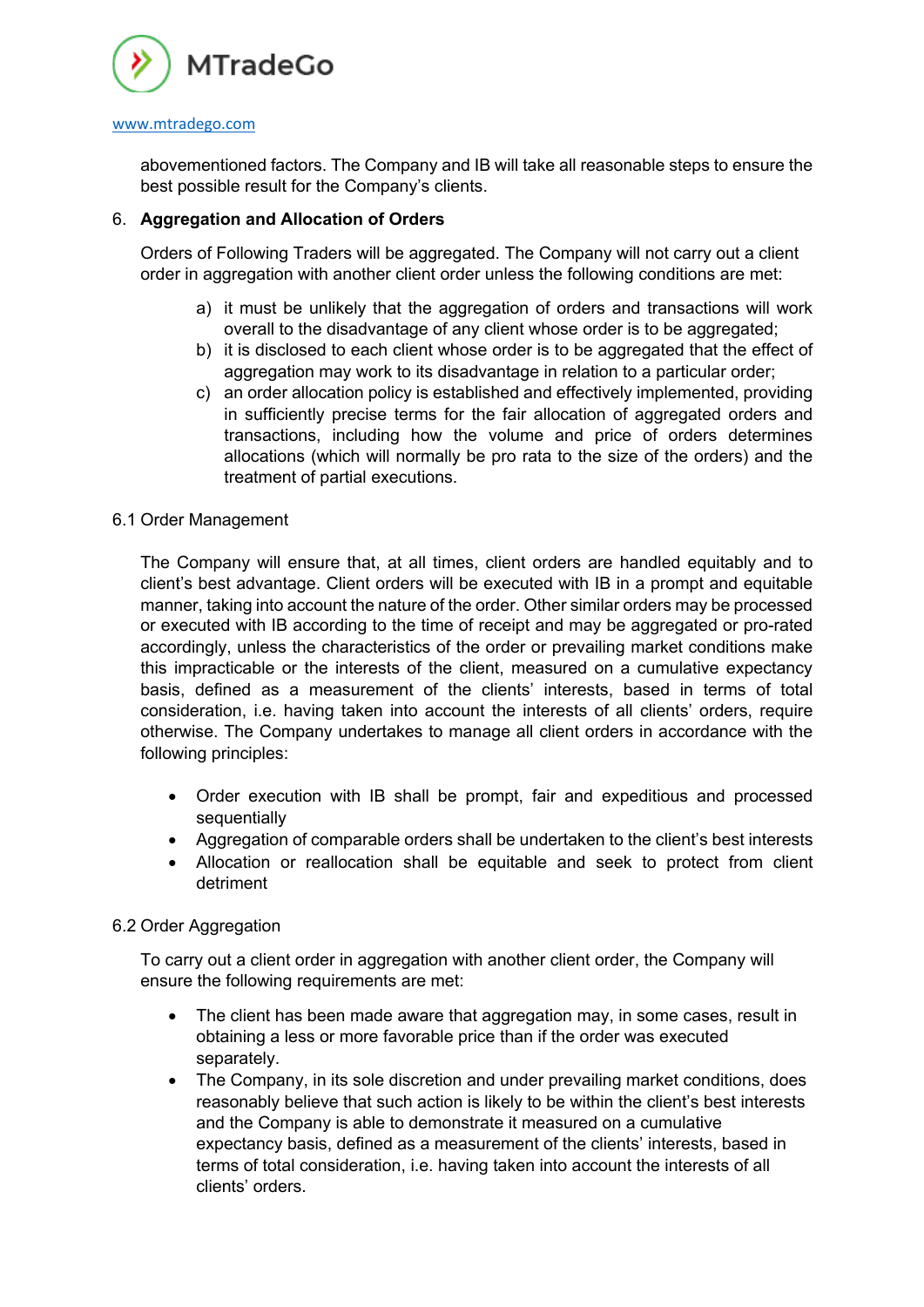

• The decision to aggregate and, if necessary, reallocate will be made in accordance with any client agreements and instructions and with the Customer Agreement, having regard to price and volume and allocated accordingly.

## 6.3 Asset Allocation

## 6.3.1 Partial execution

Where partial execution takes place on an aggregated order, the Company remains at liberty to randomize the allocation with the client order. In such an event, the Company will be in a position to reasonably demonstrate, that without its own participation, execution could not have taken place at all or on such favorable terms.

## 6.3.2 Allocation of aggregated Client orders

Where aggregation of two similar client orders is affected, in the event of partial execution, the Company will determine the orders on an unbiased manner, for the final execution

## 7. **Demonstration of best execution**

On request, the Company will demonstrate that orders have been executed in accordance with this Policy.

### 8. **Client Limit Orders**

Unless a client expressly instructs otherwise, firms are required to put on immediate public display all unexecuted limit orders in shares admitted to trading on a regulated market. A "limit order" is an order to buy or sell a financial instrument at its specified price limit or higher and for a specified size. By accepting the Company's Customer Agreement and consenting to this Policy, you are agreeing to the Company and IB making public your unexecuted client limit orders.

### 9. **Monitoring**

The Company will monitor and assess on a regular basis the effectiveness of this execution Policy and the order of its order execution arrangements and, in particular, the execution quality of the procedures explained in the execution Policy in order to deliver the best possible result for the client. Where appropriate, the Company reserves the right to correct any deficiencies in this execution Policy and make improvements to its execution arrangements.

The Company assesses on a regular basis, of particular transactions in order to determine whether it has complied with its Policy and/or arrangements, and whether the resulting transaction has delivered the best possible result for the client.